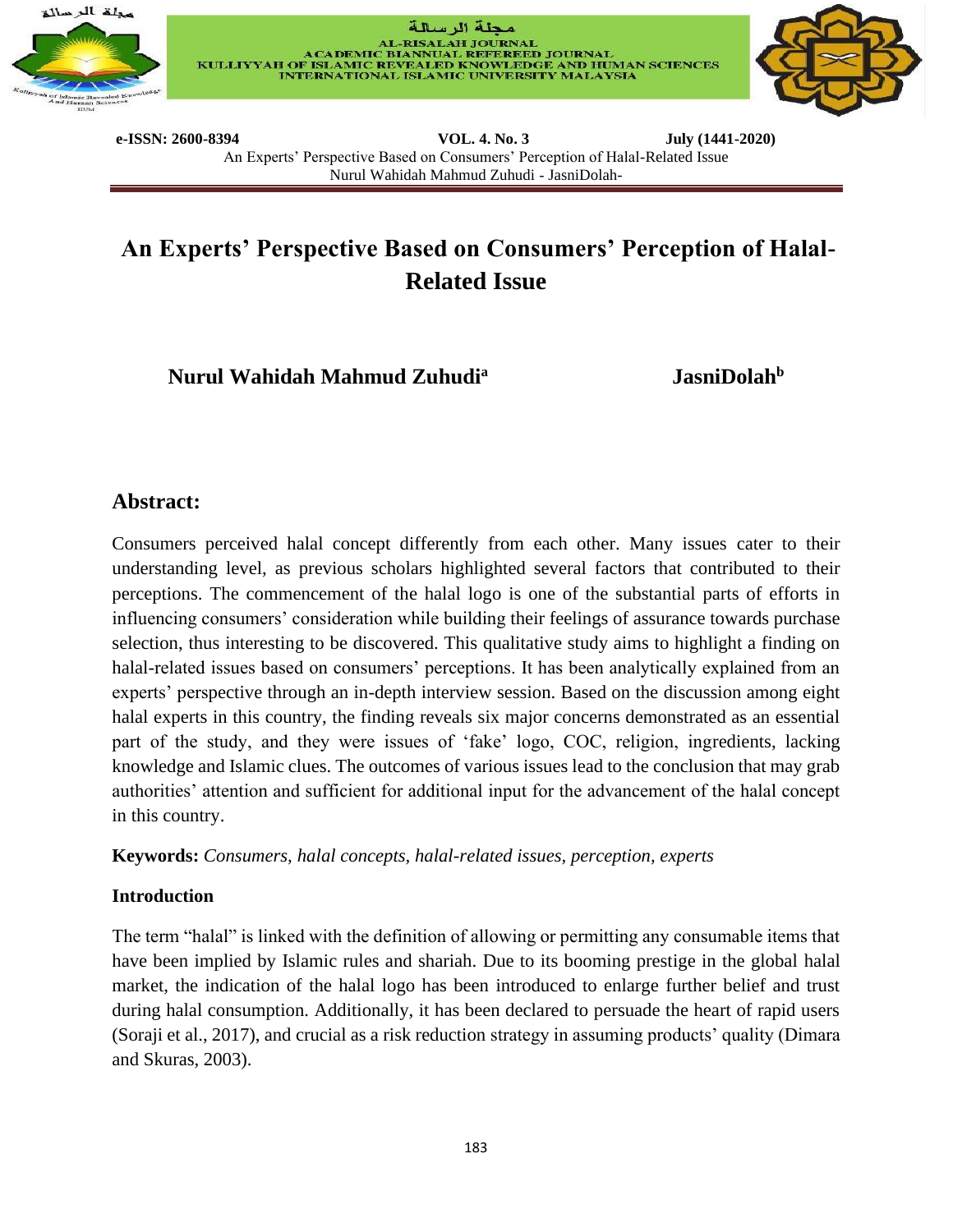The halal certification mark is generally issued based on the basic principles and procedures aligned as good, safe and fit to consume (H. Iberahim et. al, 2012). Most importantly, it is not only remaining to its understanding, credible characteristic and trust, but moreover in influencing consumers' choices and preferences, thus deeply importance as a cue to Muslim for both religious and quality purposes (Bonne and Verbeke, 2008), (Gurnert, 2006).

In general, consuming halal is closely associated with the religious obligation and requirements as a Muslim, which mentioned in the Quran and hadith, Due to that, it is interesting to briefly discuss the issues facing by the consumers while experiencing on halal practices, commonly during their purchases. A review of the literature undertaken found many influential factors determine their intention of halal purchasing. Despite with the efficiency level of halal certification process (Siti Mashitoh, 2013), other factors may include such as consumers' religiousness and beliefs, confidence and trust on halal labels, education levels, limitless access to halal information, and rising income levels (Sungkar, 2010).

A qualitative research procedure applied to develop the findings, as it suits to capture a detail view in its natural settings. A practice of in-depth interview process is more potent in eliciting native data to investigate people in greater depth (Kvale, 1996). Additionally, it offers valuable data in terms of enabling interviewees to speak their voice and express their thought and feelings (Berg, 2007: 96). In this study, the selection of sample size was according to the selective-purposive sampling, which compromises the experts that have the knowledge and experience with study interest. In the qualitative method, it is common to use purposive sampling as it provides effectiveness in collecting rich information (Patton, 2002).

These underlying issues warrant further attention; thus, it is interesting need and scope for a study to discover their perception, especially to the halal concepts and its related issues. In responding to that, the experts' responses have been gathered purposely to reveal more concise understanding and highlight several issues based on the consumers' perceptions in Malaysia. Although some attempts have been made to address this issue, it still needs more in-depth evidence to light the potential of halal mechanism in this country. Consequently, the study must discover the Muslim consumers' perception and their understanding of halal-related issues for the improvement of the halal industry in Malaysia.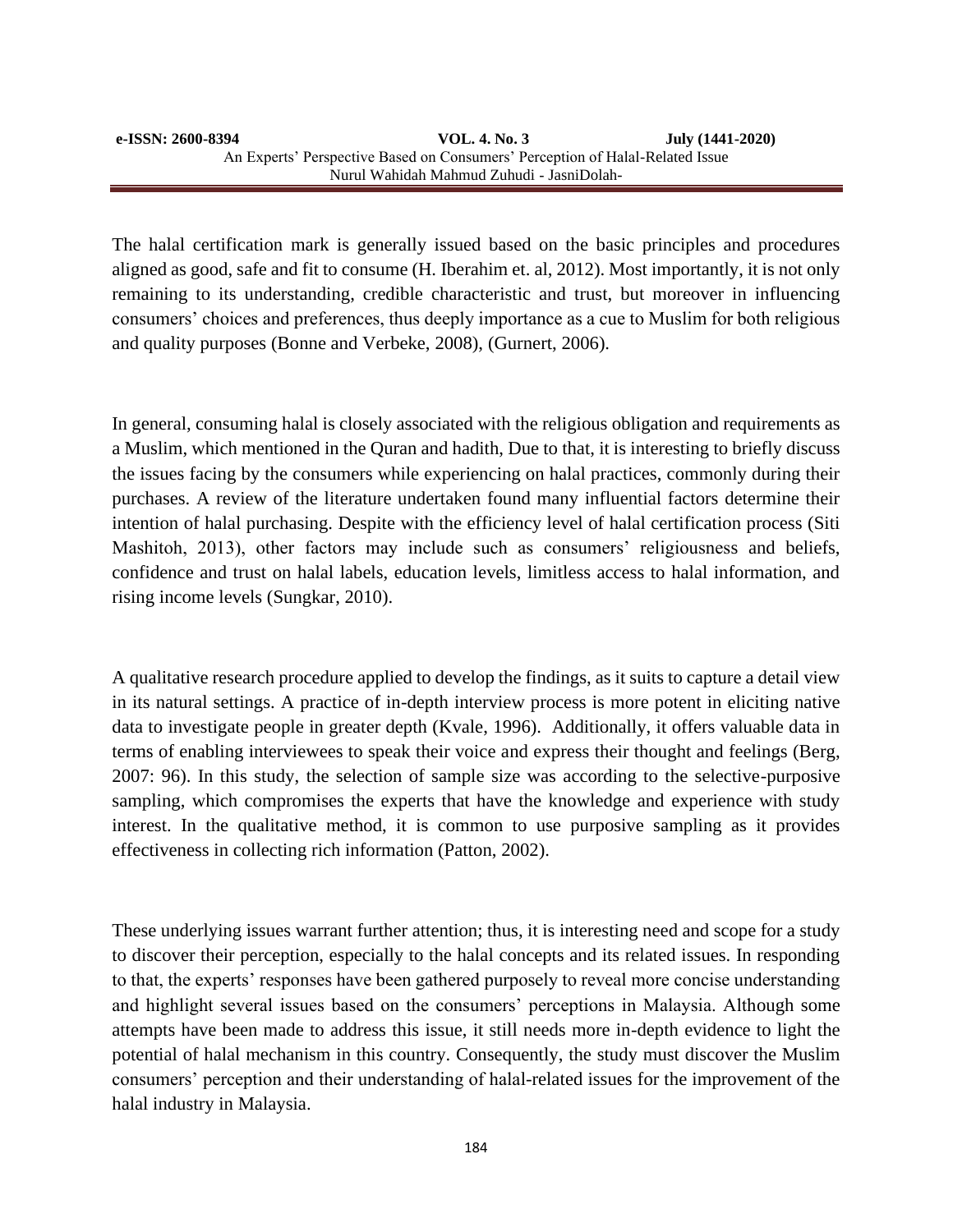#### **e-ISSN: 2600-8394 VOL. 4. No. 3 July (1441-2020)**  An Experts' Perspective Based on Consumers' Perception of Halal-Related Issue Nurul Wahidah Mahmud Zuhudi - JasniDolah-

#### **Methodology**

The in-depth interview method was carried out among various halal-relevant experts consists of the expertise's from the Religious Department of Islamic Development Malaysia (JAKIM), academicians from public universities in Malaysia, representatives from Islamic councils, and nonprofit government organization (NGO). The qualitative procedure among purposively-selected informants was used to select the sample size. It has implied the contributions of open-ended questions through face to face interviews, verbally enacted and recorded to seek further understanding. The verbal data were transcribed and analyzed expressively with the inputs from thematic procedures, and supportive evidence of literature contents. Participant details and its certification bodies have been shown in Table 1 below.

| Name of a certification body              | Description           | Participant's Designation       |
|-------------------------------------------|-----------------------|---------------------------------|
| Islamic Religious Affairs                 | Halal Penang - State  | <b>Chief Assistant Director</b> |
| Department of Penang (JAKIM)              | Authorization body    |                                 |
| <b>State Islamic Religious Department</b> | <b>MAINPP</b> - State | Yang Dipertua                   |
| Pulau Pinang (JAIS)                       | Authorization body    |                                 |
| <b>Islamic Religious Affairs</b>          | Halal Kedah - State   | <b>Chief Assistant Director</b> |
| Department of Kedah (JAKIM)               | Authorization body    |                                 |
| <b>Islamic Religious Affairs</b>          | Halal Perak - State   | <b>Chief Assistant Director</b> |
| Department of Perak (JAKIM)               | Authorization body    |                                 |
| School of Pharmaceutical Sciences,        | Sch. Pharmacy         | Professor, Academician          |
| University Science Malaysia               | USM - Public body     |                                 |
| International Institute For Halal         | <b>UIAM</b> Inhart -  | Asst. Professor                 |
| Research And Training (Inhart), Int.      | Public body           |                                 |
| Islamic University of Malaysia.           |                       |                                 |
| Consumers' of Penang (CAP)                | Non-Profit            | NGO, liaison person             |
|                                           | Government            |                                 |
|                                           | Organization          |                                 |
| Islamic Center, University Science        | Internal university's | <b>Chief Assistant Director</b> |
| Malaysia                                  | authorization         |                                 |

|  |  |  |  | <b>Table 1: Details of Certification Bodies Involved</b> |  |  |
|--|--|--|--|----------------------------------------------------------|--|--|
|--|--|--|--|----------------------------------------------------------|--|--|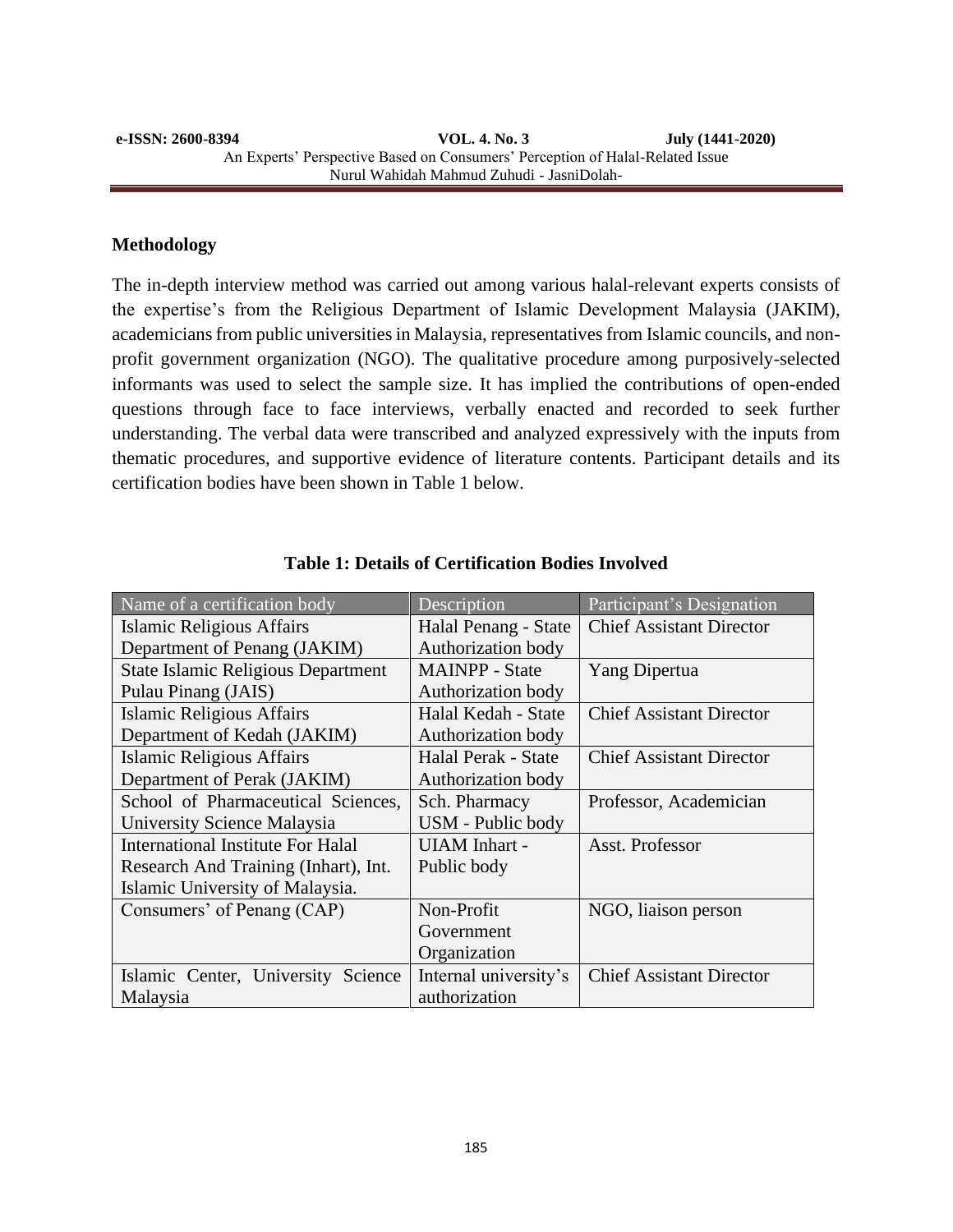#### **Results and Discussion**

Through thematic procedures involves, the study summarized the findings from the interview process conducted to demonstrate the significant perspectives of halal-related issues from the experts. Table 2 presented below:

## **Table 2: Experts' findings on halal-related issues**

| <b>Issues</b>                   | Verbal Data                                                                                                                                                                                                                                                                                                                                                                                                                                                                                                                                                                                                                                                                                                                       | Initial<br>Codes               | <b>Themes</b>                                        |
|---------------------------------|-----------------------------------------------------------------------------------------------------------------------------------------------------------------------------------------------------------------------------------------------------------------------------------------------------------------------------------------------------------------------------------------------------------------------------------------------------------------------------------------------------------------------------------------------------------------------------------------------------------------------------------------------------------------------------------------------------------------------------------|--------------------------------|------------------------------------------------------|
| <b>Issue 1</b>                  | Numbers of fake logo cases reduced<br>п<br>The word 'fake' familiar at ground<br>Term 'unauthorized' much suitable<br>٠<br>Many types of the fake logo in the market<br>ш<br>"Fake" term usually discussed in western<br>countries<br>The use of "fake" term rarely happen in<br>п<br>Malaysia<br>Apply unrecognized halal logo- most suitable<br>Illegal halal logo usage is frequently happen<br>Apply<br>without<br>halal<br>logo<br><b>JAKIM</b><br>ш                                                                                                                                                                                                                                                                         | Feedback<br>on "fake"<br>terms | Misunderstanding<br>of "fake"<br>halal<br>logo usage |
| <b>Issues</b><br>$\overline{2}$ | acknowledgement<br>Religious belief will become<br>certainly<br>п<br>important in guiding peoples' purchase pattern<br>- as one of the best options to reduce curiosity.<br>As a Muslim, it has become a part of the<br>religious principles and requirements in<br>seeking haleness as been declared through<br>hadith and Quran with the obligations allowed<br>to do and not do<br>Those having a religious knowledge will be<br>ш<br>much aware, particular and cautious during<br>food selection, thus guides them to look for<br>alternative or methods to check on products'<br>status with responsible authority", and "they<br>usually will reach authority by asking certain<br>questions typically on product's status | Religious<br>influence         | The religious<br>factor most<br>relevant             |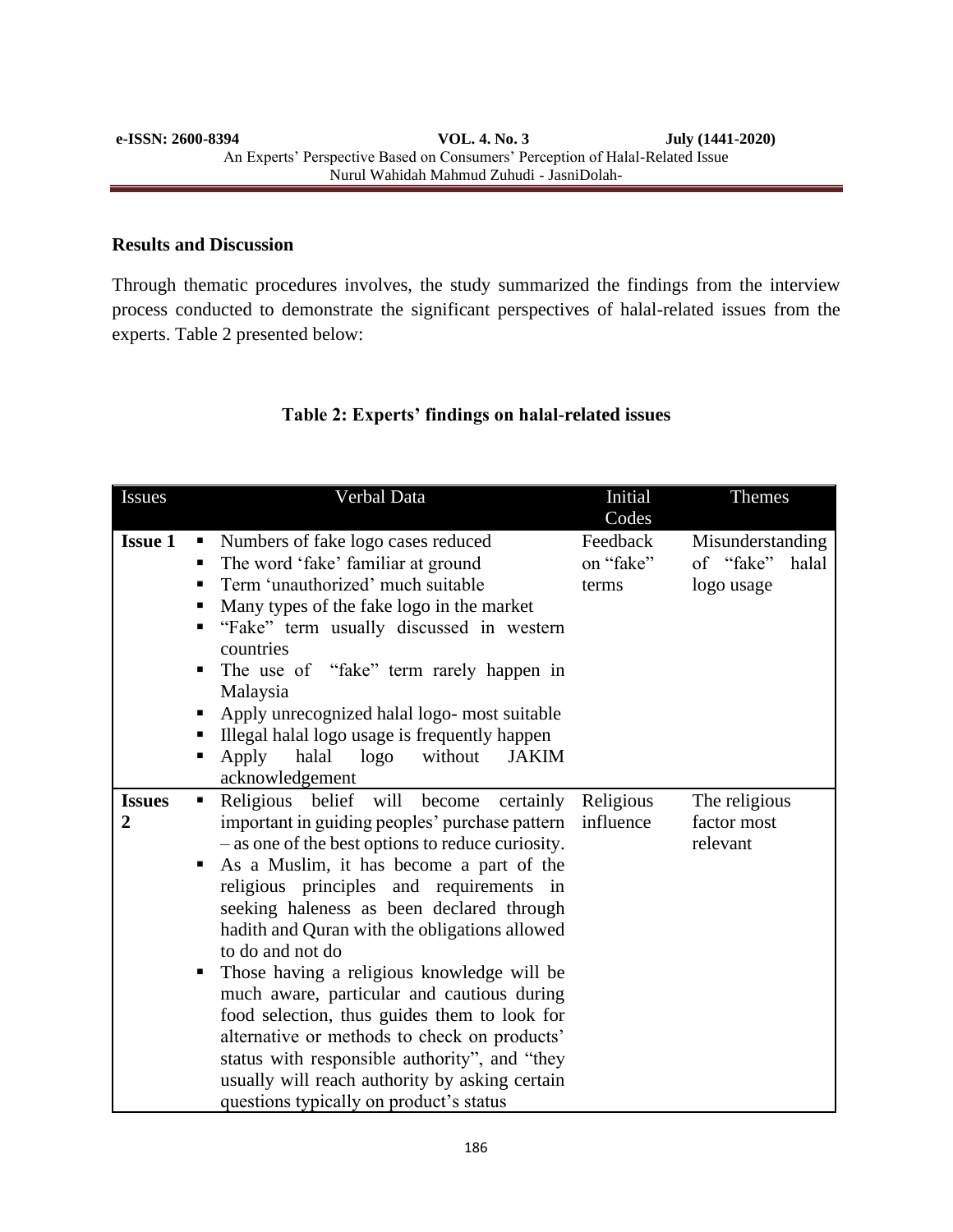| e-ISSN: 2600-8394 | VOL. 4. No. 3                                                                 | July (1441-2020) |  |
|-------------------|-------------------------------------------------------------------------------|------------------|--|
|                   | An Experts' Perspective Based on Consumers' Perception of Halal-Related Issue |                  |  |
|                   | Nurul Wahidah Mahmud Zuhudi - JasniDolah-                                     |                  |  |

| <b>Issues</b><br>3 | п<br>п | Many people are taking granted on the<br>product' status, simultaneously on the halal<br>logo and its certification.<br>Muslim entrepreneurs merely take granted on<br>the product status and tend to give many<br>excuses to the policy and procedures endorsed<br>by the authorities<br>Many cases showing by the consumer, whose<br>generally ignore the product's status, take<br>granted to the information received, consume<br>a product with fewer concerns of its haleness<br>status, or perhaps at least the efforts to<br>improve their understanding | Gives<br>excuses,<br>ignore<br>product<br>status | Consumers'<br>taking granted                 |
|--------------------|--------|------------------------------------------------------------------------------------------------------------------------------------------------------------------------------------------------------------------------------------------------------------------------------------------------------------------------------------------------------------------------------------------------------------------------------------------------------------------------------------------------------------------------------------------------------------------|--------------------------------------------------|----------------------------------------------|
| <b>Issue 4</b>     | п      | The revised Malaysia halal logo with the<br>added text "Malaysia" and "Jakim", not only<br>helping in differentiating the fake with the<br>genuine logo, furthermore increase<br>the<br>feelings of safety and guarantees to consume<br>the product. Thus, when it comes to the<br>international halal logo, consumers will likely<br>to put preference such as the halal logo must<br>be from a trusted authorized body which<br>recognized by JAKIM,<br>and<br>must<br>be<br>categorized as Islamic countries                                                  | Put logo<br>preferences                          | Country of origin                            |
| <b>Issue 5</b>     |        | The ingredient details with scientific terms<br>terminologies<br>confusing,<br>and<br>are<br>misrecognized and unfamiliar. At worst, there<br>is no specific ingredient handbook to be used<br>as a reference to easily recognized the applied<br>ingredient terms in general; hence it's material<br>authenticity, its origins of natural<br>and<br>chemical ingredients.                                                                                                                                                                                       | Not enough<br>info on the<br>ingredient          | Lacking<br>knowledge on<br>ingredients' info |
| <b>Issues</b><br>6 |        | Many products in the recent market apply the<br>words "Halal guaranteed", or "Muslim-made<br>product", or "Pure and Clean" at their<br>package, or some other cases they are using an<br>Islamic symbol such as mosques, green<br>colour, or applied Islamic text as brand's name<br>such as "Ibrahim".                                                                                                                                                                                                                                                          | Islamic<br>clues usage                           | The attraction of<br>Islamic clues           |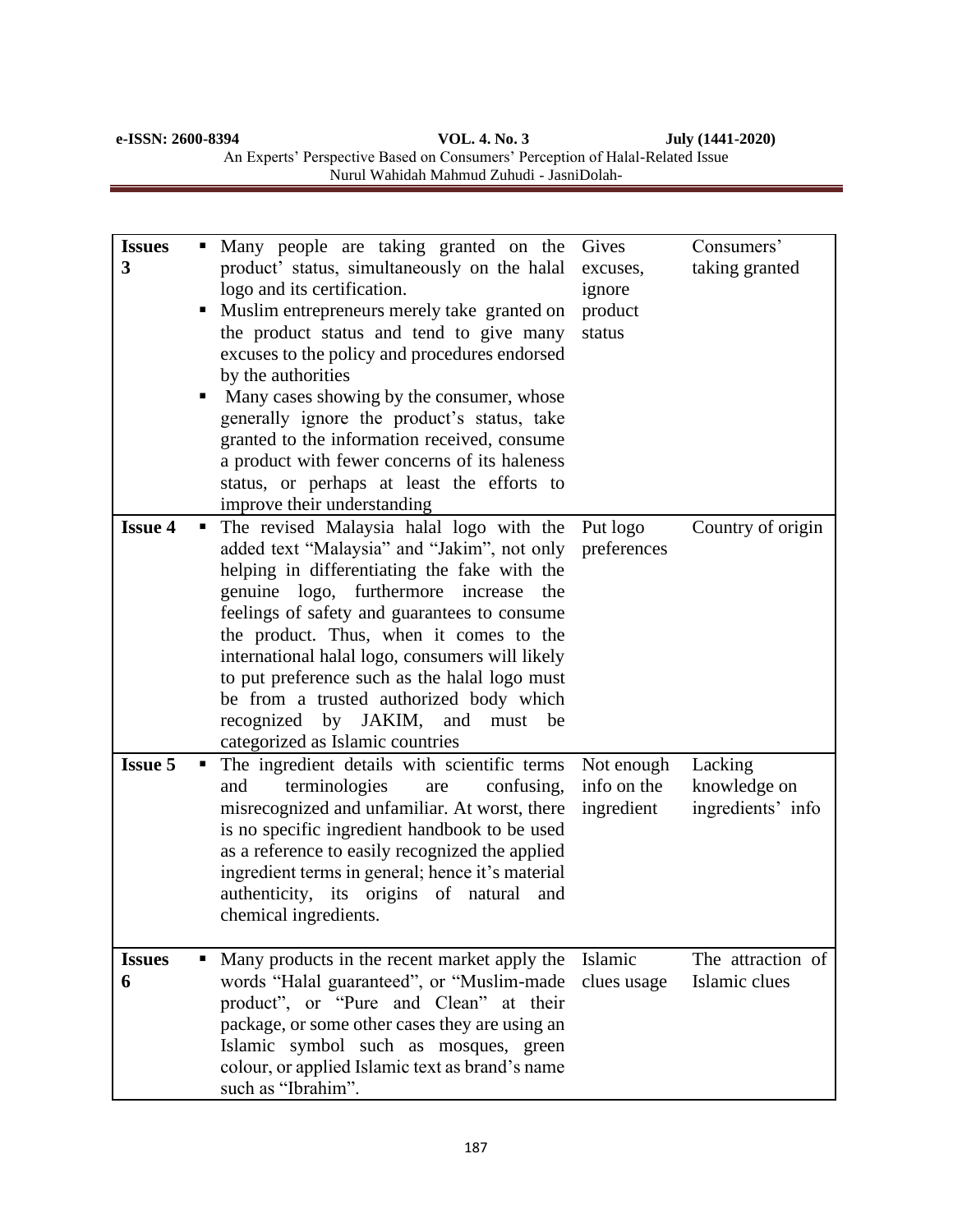| • Similar cases can found with the application of |
|---------------------------------------------------|
| Quran phrases or sentences at food premises in    |
| Arabic form, or the word "Bismillah" which is     |
| generally can be practised with the approval of   |
| the authority."                                   |

#### **Discussion**

## **Issue 1. The misunderstanding of the usage of "fake" term**

Issue 1 in Table 2 above highlighted the different terms used to signify halal logo status. The misunderstanding to the keywords used from "fake" halal logo or "unauthorized" halal logo demonstrated the comparisons of views and feedback from the scholars, academician, and researcher in the halal field of study, with the experts' group typically engaged or occupied with authorities' body especially JAKIM and Islamic councils. Experts wisely responded to the term usage by saying that there is an enormous meaning of "fake" halal logo to represent the study, yet subjective to justify.

Roshadah (2019) indicated, there are two types of issues on halal logo usage. First is by implementing the endorsed halal logo from JAKIM, while the manufacturer is not an official certificate holder – which can be assumed as fake halal logo usage. And meanwhile, the other issue is they endorsed their halal logo version by doing some changes or modified the halal logo not as approved by JAKIM – which can be assumed as uncertified halal logo usage. Therefore, it can be considered that the existing of the fake halal logo in the recent market is applicable, yet, the numbers of them are getting decreased.

Experts observed, most cases associated with the illegal halal logo usage, by applying the halal logo without JAKIM's acknowledgement. A few of them described it as putting unrecognized halal logo- which most suitable and relevant. In reality, there are many cases reported about this issue. However, most of the feedback exposed on their claims that the term used is irrelevant to be used in Malaysia (Malik, 2019), which does frequently happen in non-Islamic countries such as in the US, etc. Experts argued that the issues of information delivery, failed to reach the manufacturers, or perhaps they ignore information due in chasing selling purposes and marketing strategy, could be a reason.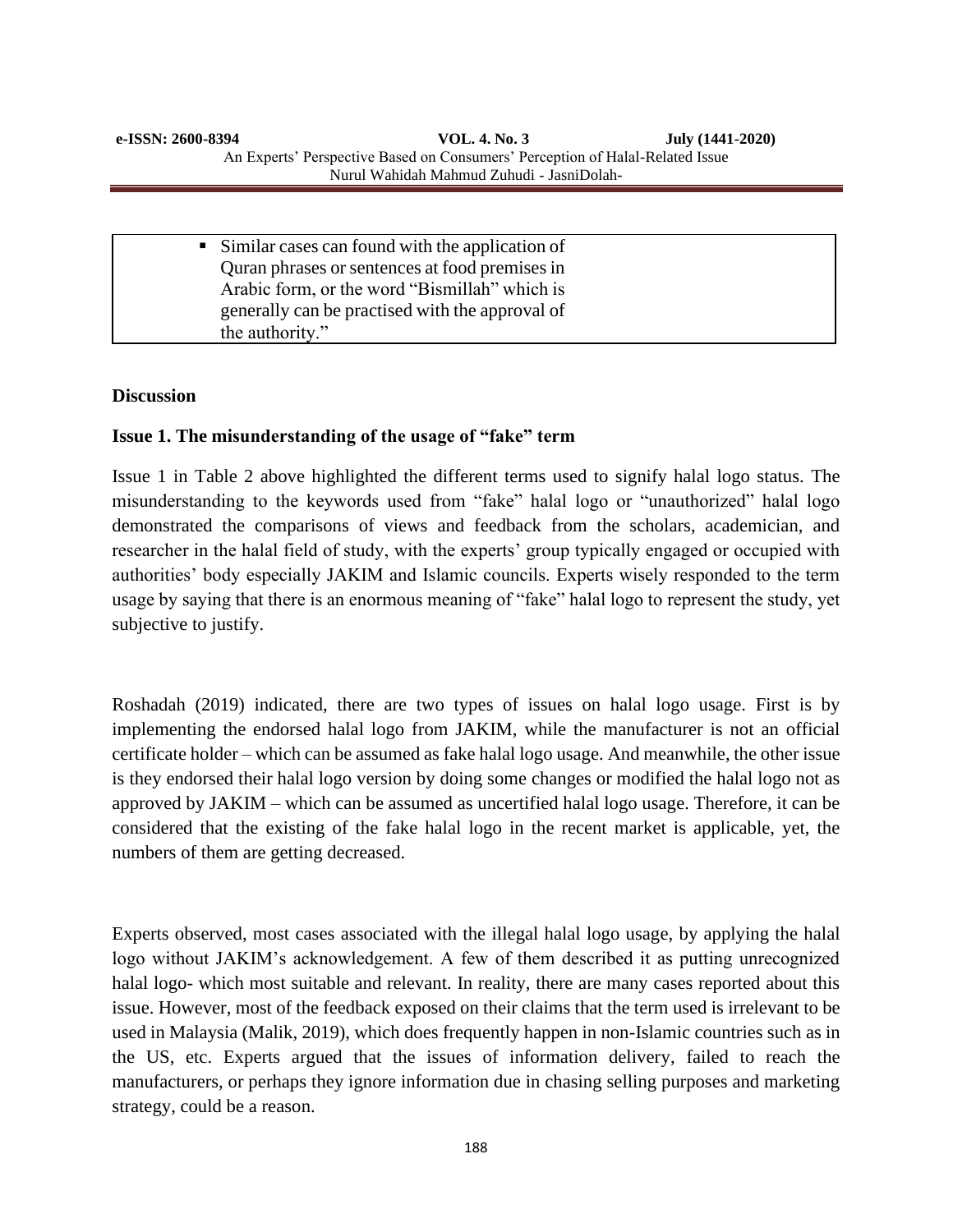The fussiness process in seeking the certification, long period to earn the certificate, failed to reach information and financial constraints, are mostly highlighted as excuses (Faizal, 2019). Nevertheless, the issue of halal logo misused is officially declared in the halal guideline and protected by Trade Description 1975 (Roshadah, 2019). There is also a significant concern highlighted by the experts to the amendment of halal logo JAKIM with the added text of "Malaysia" and "JAKIM" which is helpful to differentiate the genuine halal logo of Malaysia with the other international halal logo.

Zyad (2019) explained, with the rising numbers of imported goods and products recently, has making ease the recognition process for international halal logo, which is acknowledged by JAKIM, thus immensely helping to reduce the doubts and purchase conflict, and the detection of halal logo misused. Furthermore, the indication of the halal logo certified by the authority is helpful to increase public awareness. They were agreed by Syed Shah Alam (2011) that social pressure had influenced consumers' decisions to have halal consumptions, thus boost their priorities, preferences, and needs, especially for halal food products.

Relevantly, most of the consumers are relying on the halal logo to gain assurance, more particular, and do consideration further before any purchase decision-making. Hence, the issue of having a genuine halal certification must be crucially enhanced the concerns of them in satisfying their consumers. Syed Shah Alam (2011) dictated, attitude, social norm, and perceived control has significance on the intention to purchase or consume halal food. This has implied the meaning that the aim of halal food purchasing compromised before making an actual purchase.

#### **Issues 2. The religious factor is the most relevant**

The religious issue falls in no two, as presented in Table 2 above. Religious provides a foundation for one's subjective belief system (Ysseldyk et al., 2010) and behavioural intention (Soliman and Wilson, 2017). As mentioned by Muhamad et al., (2016), consumers with more excellent religious knowledge remarkably influence in the marketplace, abiding by religious teachings to engage in the marketplace behaviours (Muhamad and Mizerski, 2013) thus affecting the intention of buying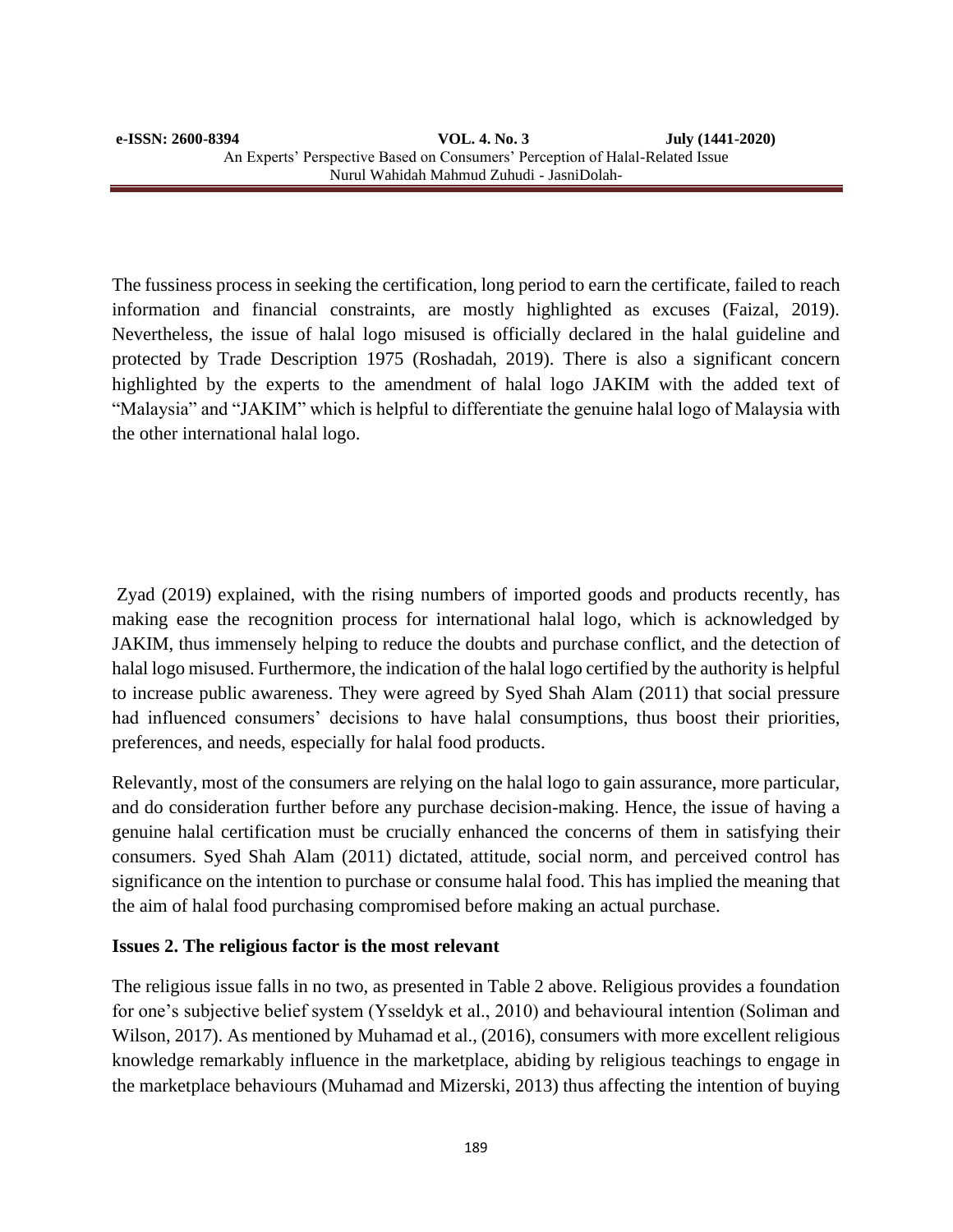halal products (Shah Alam and Mohamad Sayuti, 2011). Nevertheless, religion able to shape a person's thinking and attitude based on the value they uphold (Borzooei et al., 2013); hence, this raises the intention of using the halal logo during the purchasing process (Nazlida et al., 2017).

These shreds of evidence supported the findings conducted in 2019, as experts revealed the impact of religious inputs to promote consumers' understanding and their behaviour towards the halal logo, thus enable in determining halal food shaping and eating patterns. As a Muslim, it has become a part of the religious principles and requirements in seeking haleness as been declared through hadith and Quran with the obligations allowed to do and not do, said Zyad (2019). Hence, the impact of religion will likely develop as a reference and guideline for a Muslim, as Islam has provided specific guidelines and principles for the consumption of goods and services (Norhayati Zakaria and Abdul Taib, 2010). Moreover, it pertains to a fundamental strength that must be achieved while handling an issue of halal. It also strengthens the definition of halal itself as closely associated with the demonstration of hygiene, safety, and quality aspects, thus aligned with Islamic values, rules, and principles.

Consuming the halal logo is a religious driven behaviour (Nalida et al., 2017). As eloquently stated by Faizal (2019), those having a religious knowledge will be much aware, particular, and cautious during food selection. This scenario will guide them to look for alternative or methods to check on products' status with the responsible authority. They usually will reach authority by asking certain questions typically on the product's status in the form of email, formal letter, observe website or phone call, to earn clarification and explanation. This is proven that religiosity is the most important cultural forces and influences on consumer behaviour (Delenar, 1994), including consumers' eating habits and food purchasing behaviour (Fam et al. 2004).

Bonne et al. (2007) mentioned the impact of religion on halal consumption depends on the religion itself, to which extend individuals interpret and follow the teachings of their religion. This implies the ideas on consumers' preferences are closely associated with the value of their surrounding religion (Assadi, 2003). Azira (2019) stated religious belief would be undoubtedly important in guiding peoples' purchase pattern – as one of the best options to reduce curiosity. The booming cases on the suspicious ingredients cause to considerable time checking on food labelling, to gain assurance and ensure it is free from doubts. The more pious they are, the more time they spend on it (Jusmaliani and H.Nasution, 2009).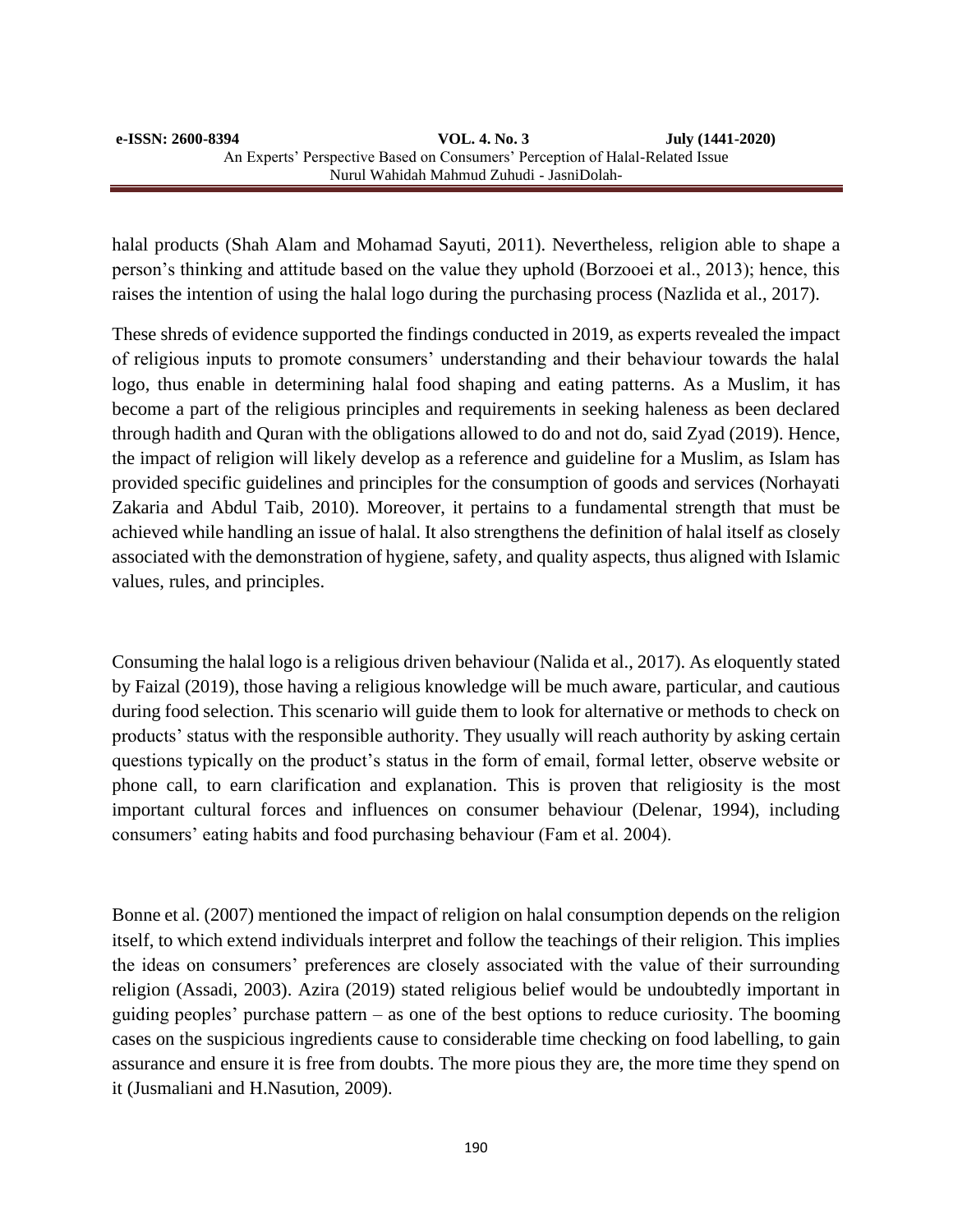#### **Issues 3***.* **Consumers' taking granted**

During finding collection, as shown in Table 2 above, most of the experts were sharing similar opinions and views to summarize the characteristic indicated by Muslim consumers. Based on their experiences dealing with several numbers of them, they came up with an assumption, that there are many of them are taking granted on the product's status, simultaneously on the halal logo and its certification.D.H Diana Ag. Damitet. et al. (2017) mentioned some consumers take granted for the halal word or the halal logo without questioning its authenticity. Experts expressed that non-Muslim entrepreneurs also compromise the importance of having certified halal logo. At the same time, they claimed it is part of the strategic plans to penetrate the market, which potentially gives benefit.

Moreover, Non-Muslim entrepreneurs seen halal as a continuous profit income, have better awareness in applying a certification and show their efforts to reach the consumer. Meanwhile, Muslim entrepreneurs merely take granted on the product status and tend to give many excuses to the policy and procedures endorsed by the authorities (Roshadah, 2019). Faizal (2019) mentioned, they frequently demand assistance during the processes and sometimes refused to apply the certification. Hadijah (2019) added, the same cases with the attitudes showing by a consumer, whose generally ignore the product's status, take granted to the information received, consume a product with fewer concerns of its haleness status, or perhaps at least the efforts to improve their understanding. While the credibility of the halal logo may be perceived differently, this has signified their awareness level, which is importantly needed to be improved.

#### **Issues 4. Country of origin**

Likely said, consumers perceived the halal logo differently. Furthermore, while the different levels of trust and confidence in halal certification logos originating from different countries (Leong and Muhamad, 2014; Rios et al., 2014), the adequate knowledge and information are needed to choose the right and certified halal logo. As discovered in Table 2 above, findings from the experts revealed, that the country of origin on the halal logo, which intentionally clarifies product status, does matter in delivering the assurance of the product's halalness.

According to (Zyad, 2019), the Malaysia halal logo with the added text "Malaysia" and "Jakim," not only helps to differentiate the fake with the original logo, however, may increase the feelings of safety and guarantees to consume the product. Meanwhile, when it comes to the international halal logo, it must originate from the trusted authorization of body that recognized by JAKIM as a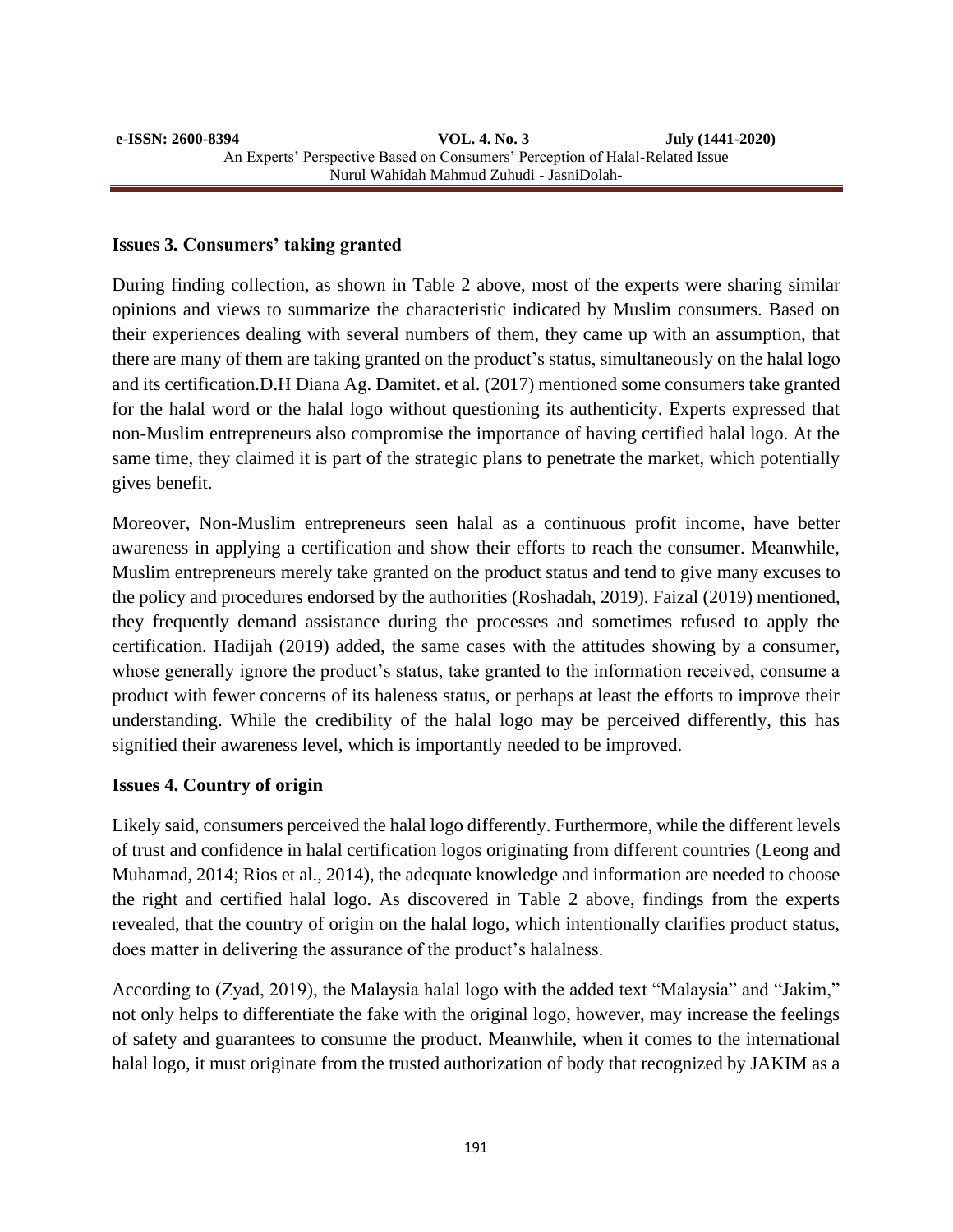specific preference; and must be categorized as Islamic countries. It was due that the international halal logo is quite different, and typically coming from unfamiliar councils or authorities.

However, a consumer will typically assume that Muslim population countries likely have strong intense to apply Islamic practices and follow their beliefs. And consequently, it will enhance consumers' further trust when relying on them and their products. As advantages, labelling information on the products' package does affect consumers' selections and their products' patterns. The term "Made in….." information does determine the haleness of the product (Muhamad and Dahari, 2010), and it's also helpful to find its credibility by inferring to the given information.

The previous study indicated that the halal logo provides an effect from its country of origin, determine consumers' credibility and trustworthiness. Highlighted by Zyad (2019), the sufficient information gained throughout social media on the halal issues will contribute to knowledge, specifically on countries of origin information. Thus, consumers may use their understanding regarding a logo's country of origin to pass judgment on the quality and standard of the certification (Leong and Muhamad, 2014). Consequently, it will be sufficient while deciding on purchasing.

## **Issues 5. Lacking knowledge of ingredients' information**

The ingredients information which typically depicted at the product package has significant meaning to be used by consumers during the purchasing process. Its play role as a food labelling providing with adequate information generally, in the certifying product status. As mentioned by Kreuter (1997) and Wandel (1997), consumers with a high preference for healthy and safe food do change their food and nutrition behaviours as a result of their keen interest in the packaging information. Thus, ingredient labelling plays a significant role in communication in delivering the product's content, especially the nutritional inputs provided on food labels.

As shown in Table 1 above, unfortunately, consumers perceived the ingredients' content insufficiently. Experts expressed, the ingredient details with scientific terms and terminologies are confusing, misrecognized, and unfamiliar. At worst, there is no specific ingredient handbook to be used as a reference to quickly recognized the applied ingredient terms in general; hence it's material authenticity, its origins of natural and chemical ingredients as well (Zhari, 2019). Supported by The Asian Food Information Centre (AFIC), consumers admit their low level of knowledge towards scientific information on the food ingredients. It has raised more significant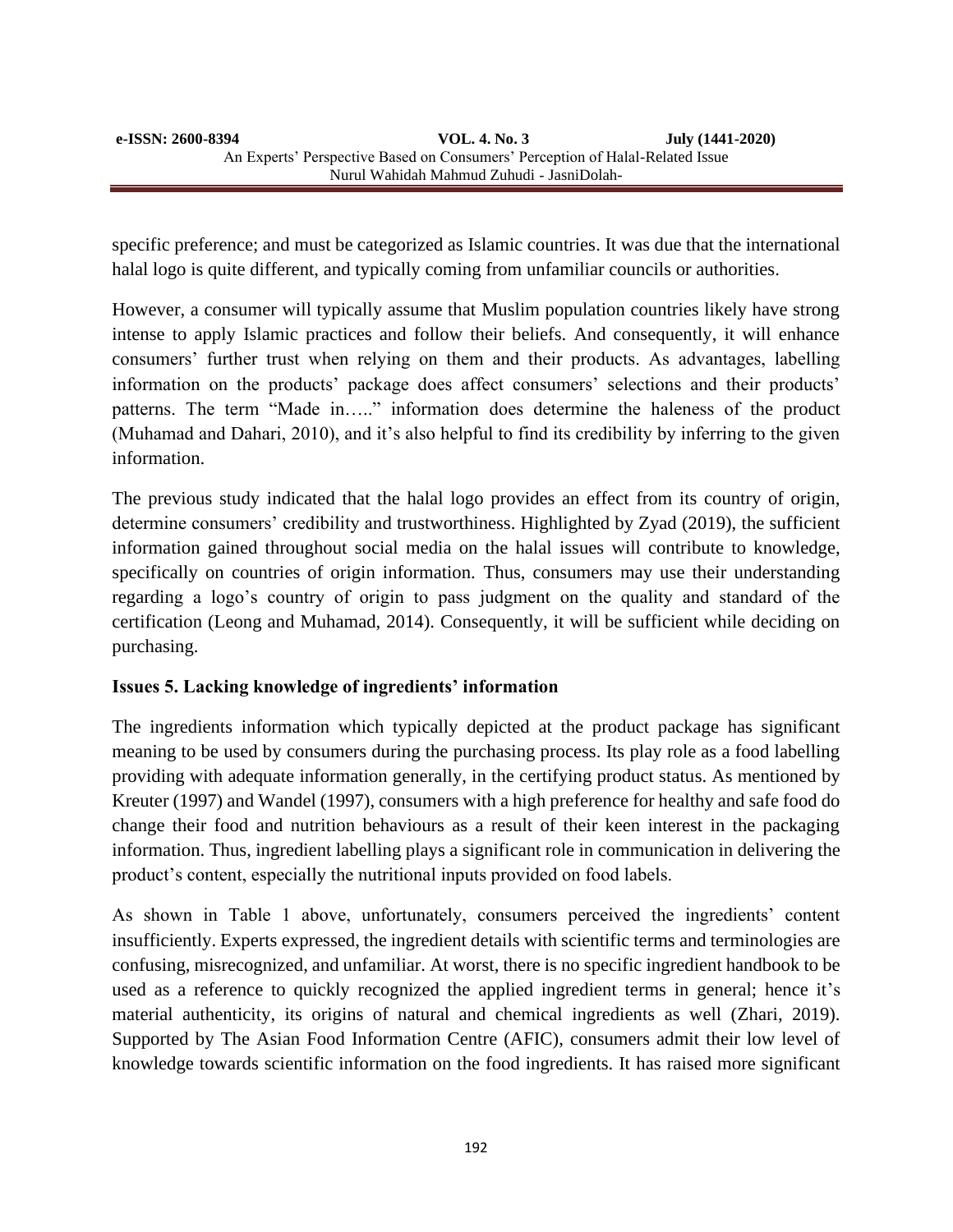concerns to improve the existing methods to ensure the delivery of this information will be wellperceived, understandable, and comprehensive.

Hence, as suggested by Abd. Latif et al. (2015), it should function as a user-friendly tool with easy terminology for better usage and practical consumption. The information will extremely beneficial to serve as an initiative for stepping out of the fake issue. Thus, Zhari (2019) indicated, the halal apps called "verifyhalal" are beneficial to prove the authenticity of the information. However, the acknowledgement of ingredients and its information crucially must be highlighted as a basic understanding of halal issues. All the experts agree on the suggestion in utilizing the approach introduced by the authority while delivering the ingredient information. However, further studies must be exclusively carried out by all of the parties to ensure the information clarity and its originality, will be well-perceived and accepted.

## **Issues 6. The attraction of Islamic clues**

Halal logo Malaysia is specifically endorsed to signify the haleness of the product, which aligned with the Islamic rules and principles. However, consuming the halal logo is not only perceived as a religious issue, moreover interconnected within massive paradigms in the context of sustainability, environmental awareness, food safety, and animal welfare (Baizura Badruldin et al. 2012).

As shown in Table 2 above, unfortunately, the definition of halal itself has been manipulated by entrepreneurs. Based on the observation, many products in the recent market are using a specific mark or language at their products' package to inform their product's status. For examples, those products with the absent of halal certification have applied the words "Halal guaranteed," or "Muslim-made product," or "Pure and Clean" at their package, or some other cases they are using an Islamic symbol such as mosques, green colour, or applied Islamic text as brand's name such as "Ibrahim" *–* to highlight their haleness. Its referred to as one of the marketing strategies to generally inform that Muslim peoples can consume their products, thus creating an attraction for product's selling purposes (Faizal, 2019).

There is a clause stated in the Trade Description 2011 to the implementation of language to signify products' haleness, whereby it should be emphasized and strictly follows by entrepreneurs. Faizal (2019) added similar cases found with the application of Quran phrases or sentences at food premises in Arabic form, or the word "Bismillah" which generally can be used with the approval of the authority*.* In whatsoever methods practised, the concerns of highlighting the meaning of product status aligned with Islamic sentiment is relevantly showing the degree of entrepreneurs'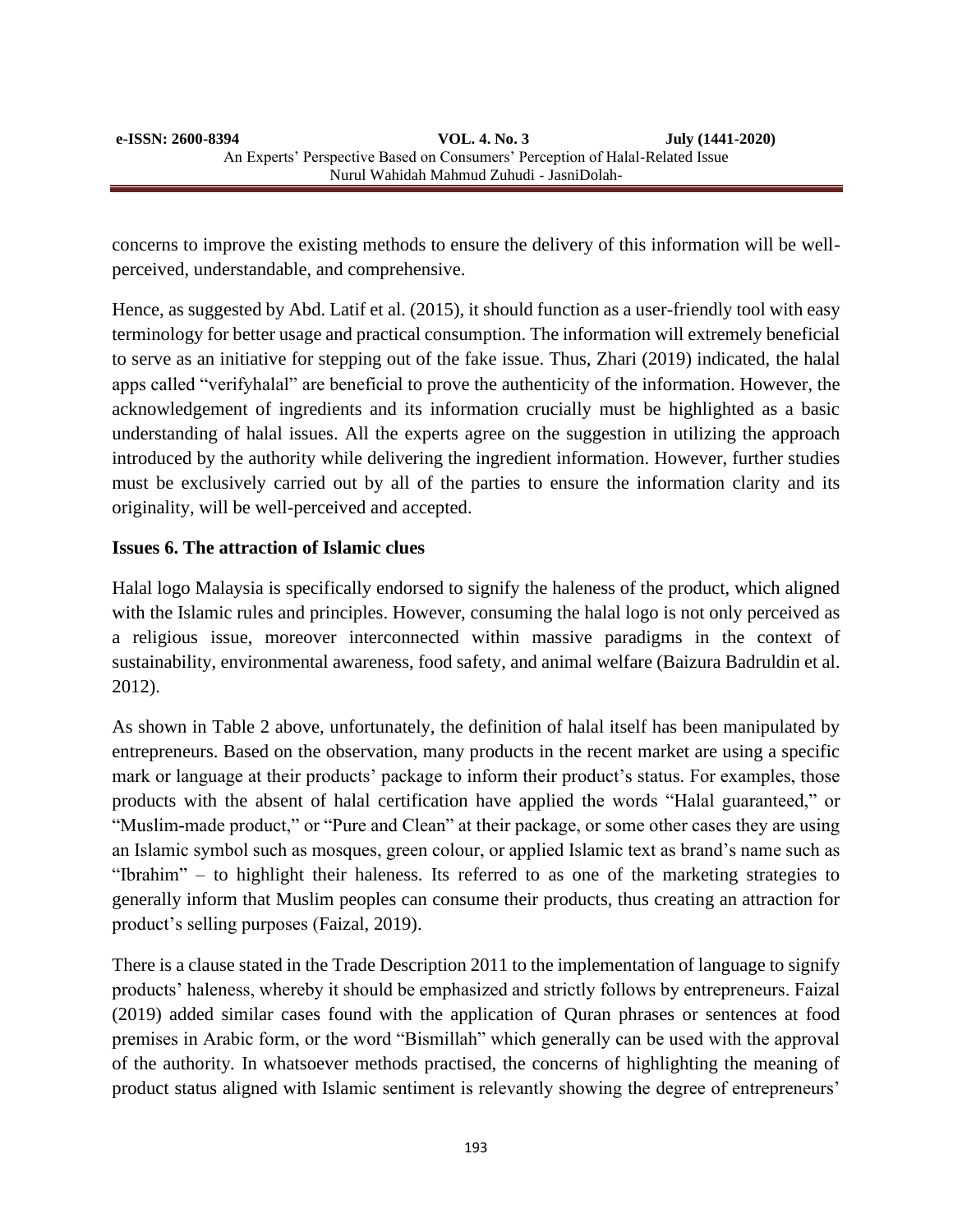awareness in attracting consumers' attention for their marketing strategy. Entrepreneurs need to employ effective and efficient market strategies based on consumers, competitors, and the environment; therefore, all strategies must be aligned with Islamic values and considerations (S.M.Sharif and Nurul Akma, 2014).

Past pieces of the literature indicated some excellent views from non-Muslim consumers, who are currently conscious and alert, thus being particular in selecting Islamic labelled indication as to their preferences. The level of peoples' awareness in finding halal is increasing and reflects as consumers' power. Thus, this has led to the high demands on the halal product, which assuming that the indication of the halal logo, respectively has tackle consumers' mind and boost their purchase intention (Faizal, 2019).

The study highlighted consumers' perceptions towards halal-related issues, which closelyassociated with intending to do halal purchasing. As it's managed to demonstrate the purpose of the study, a conceptual model developed as figure 1 below. The key issues that arose through the interview process were a term of "fake" halal logo, the religious factor, taking granted, COC, lacking knowledge on ingredient and the attraction of Islamic clues. Experts emphasized these critical issues as sufficient to express consumers' perception and understanding.



#### **Figure 1: Conceptual model on halal-related issues from experts' perspective**

The discovery of these issues are not only illustrated the consumers' perception of the halal-related issues, moreover also managed to propose an alternate efficient solution to the authorities. The strategy in strengthening the reputation of the halal industry must able to compromise the level of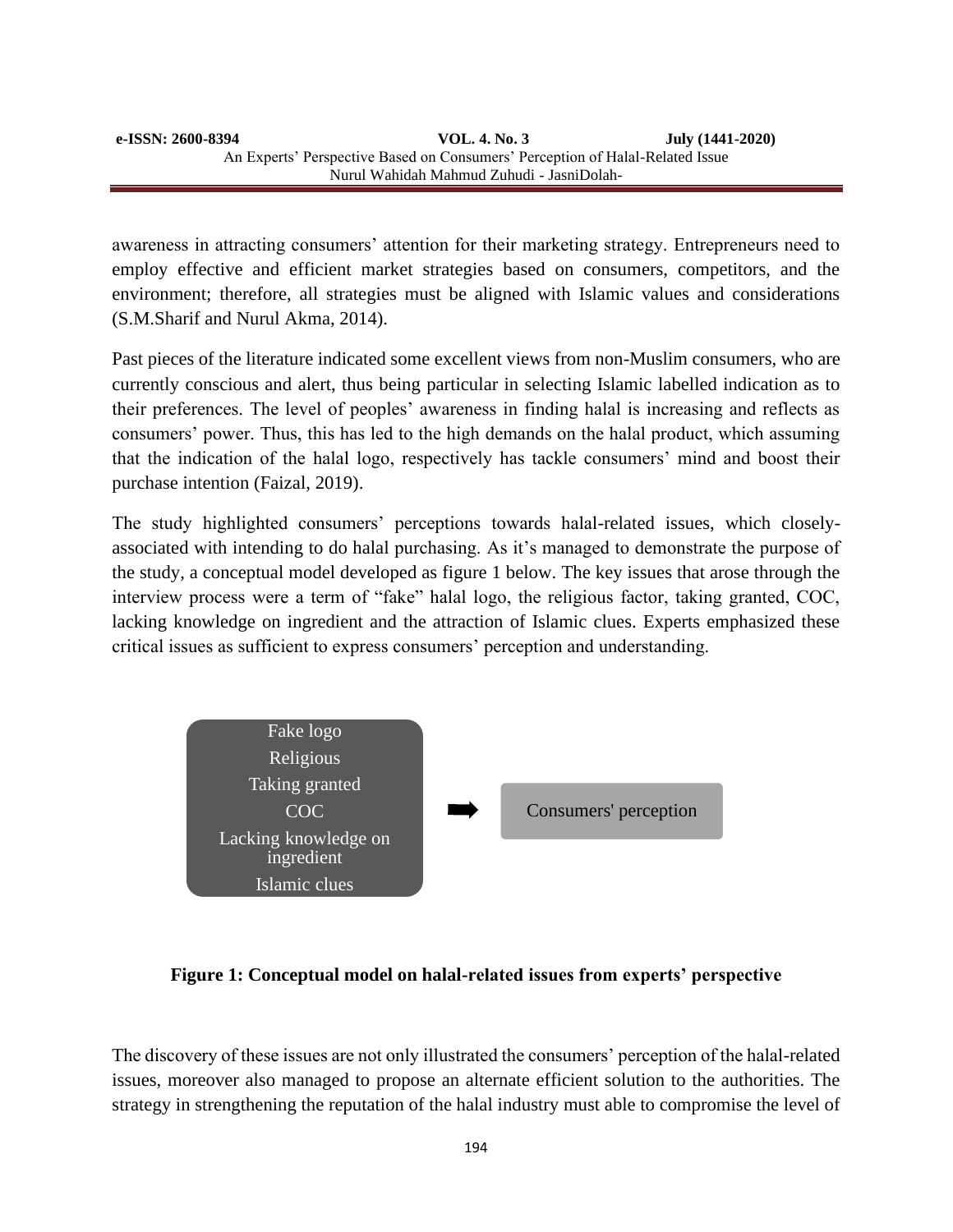consumers' understanding and acceptance. Thus, this study aims at an in-depth knowledge of these issues; hence few ideas can be underlined and require attention, as below:

- i. The conflict with the term "fake" halal logo is said to have a different meaning, yet subjective to be explained. Although this issue has received limited attention in the literature, experts stated that the term use should be coordinated with the intention of its consumption. Many circumstances should be refined to apply the term, especially in consumers' daily routine accurately. Furthermore, the authorities have to be more responsible in actively informs the audiences of the truth behind the story, objectively to avoid any confusion and information battles. While the conflicts have sufficiently impacted the consumers' perception, sooner or later its might entirely affects the function and role of this indication. Lots of previous scholars demonstrated the repetition of this term in their publication, citation, journal or articles, etc. which widely been used. Few scholars are Zakaria et al. (2017), Shafiq et al. (2015), Che Ahmad (2012), Zailani et al. (2010), Mohd et al. (2008), and Utusan Online (2007). It's argued by the experts to disagree with the use of this term by observing the recent cases and situation, which is irrelevant and subjective yet requires further explanation. A well-constructive plan and strategy to clarify the conflicts are hugely needed. The regulatory bodies of government agencies should be more particular and pay serious attention to distribute the proper info and evidence to clear up this mess.
- ii. The issues of taking granted and consumers' lacking knowledge appear as common dilemma while discussing on the halal-related issue, which is impactful and challenging. It may leave consumers with permanent confusion and doubts, thus remain to have purchase conflicts. The labelling which declared to be informative failed to reach their target consumers. The advertisement for halal products should be increased on the media to strengthen the role of advertising in promoting halal products towards Muslims (SS Saabar and SB Ibrahim, 2014). Hence, the government, with collaboration from the non-government organizations should provide more campaigns on halal products, take serious initiatives to educate audiences the awareness on halal products, and more sufficient campaigns should be increased and initiated (Z. Zakaria et al. 2017).
- iii. The sophisticated attention must directly arise from the institution of the family. Parents and family guidance play an essential role in educating their children about Halal guidelines and certification, hence the need to inform on the importance of consuming Halal food (Z. Zakaria, 2017). Supported Z. Zakaria and Mohd Nasir (2018), family members must influence and consistently give guidance on halal food because it is the role of a Muslim family to educate their family members, especially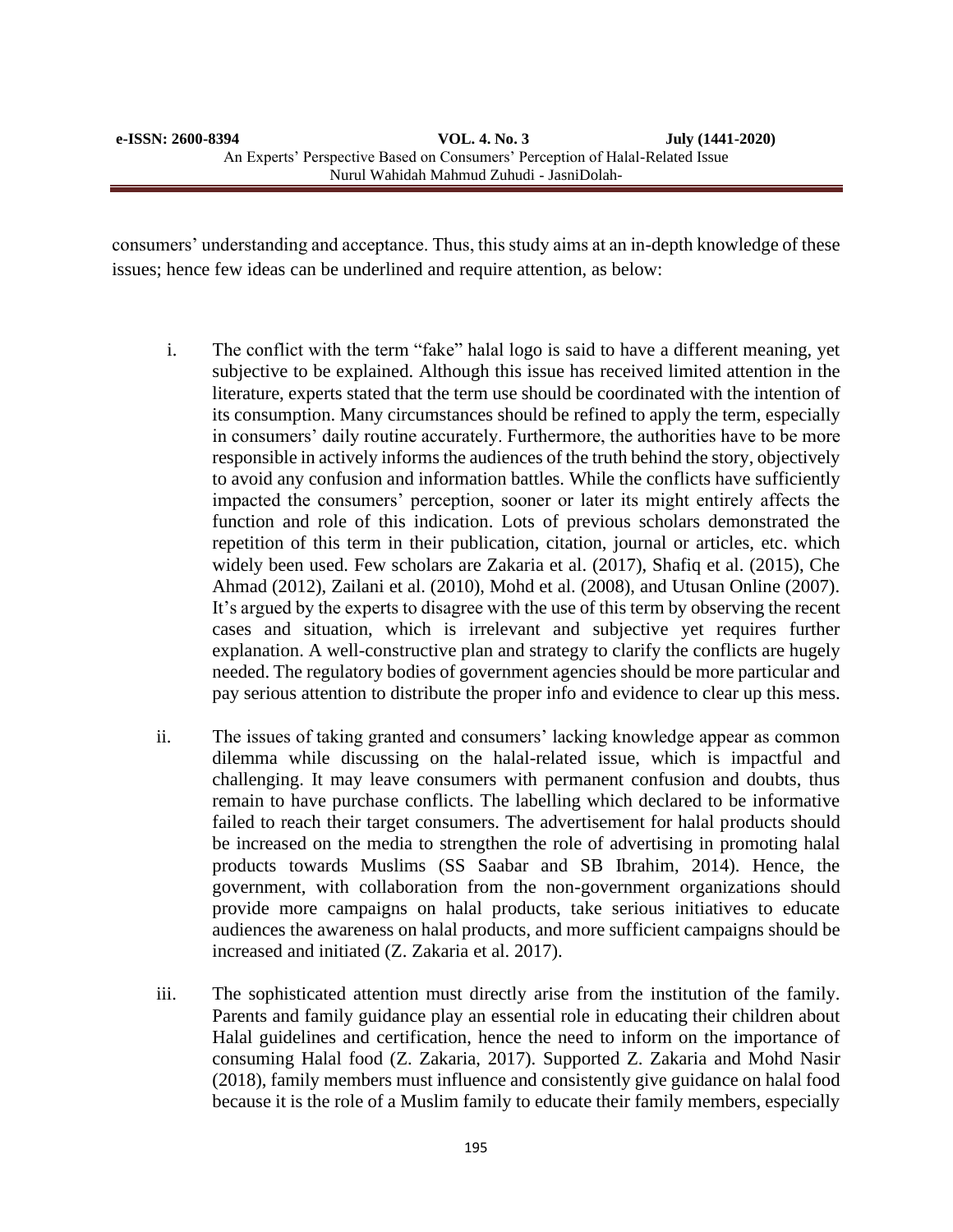the younger ones. Also suggested by Z. Zakaria and Mohd Nasir (2018) to teaching a better understanding of halal food, the Malaysian Ministry of Education should take the necessary steps to increase knowledge and awareness on halal food in the existing Islamic Studies subject especially for young Muslims at school levels. This is because contents on halal food are not taught in the Malaysian education scenario. The religious knowledge will soon be enhanced, slightly influence their attitudes and behaviour, thus extremely leave implications on the intention of their halal purchasing.

### **Conclusion**

The results from this study and published data support this conclusion, and crucially, the quality of the halal awareness campaign in Malaysia needs to be improved. The study has set out to explore consumers' perceptions of halal-related issues based on experts' perspectives, has been achieved; however, there are an overwhelming need and scope need to be highlighted. The critical contribution of this work is the solution it provides to the idea of delivering the information and updates on halal-related issues, also reveal several gaps and shortcomings, which must be sufficiently acknowledged and identified. From the managerial views, the collaboration within halal agencies in this country firmly required to take serious initiative in delivering halal awareness and its sufficient contents. There is a suggestion to conduct rigorous auditing and inspections which follow halal standards and procedures that will also be crucial to enhance the credibility of halal certification by JAKIM. In the context of halal awareness, this study has specifically revealed empirical evidence on the consumers' perceptions and their feedbacks while responding to halalrelated issues exclusively. Furthermore, it would also be interesting to modify the methodology described here to gain numerical data as a finding; thus, more detail analysis can be demonstrated. Most importantly, the experts in their valuable thoughts and views have successfully contributed into increment to the literature in a similar scope of the study, hence expected to be meaningful for academician and researchers for their further particular fields or research engagement.

#### **References**

BaizuraBadruldin et al. (2012), Clients' Perception towards JAKIM Service Quality in Halal Certification. Journal of Islamic Marketing, Vol. 3 Issue 1 pp. 59-71

Berg, B.L. (2007). Qualitative Research Methods for Social Sciences. London: Pearson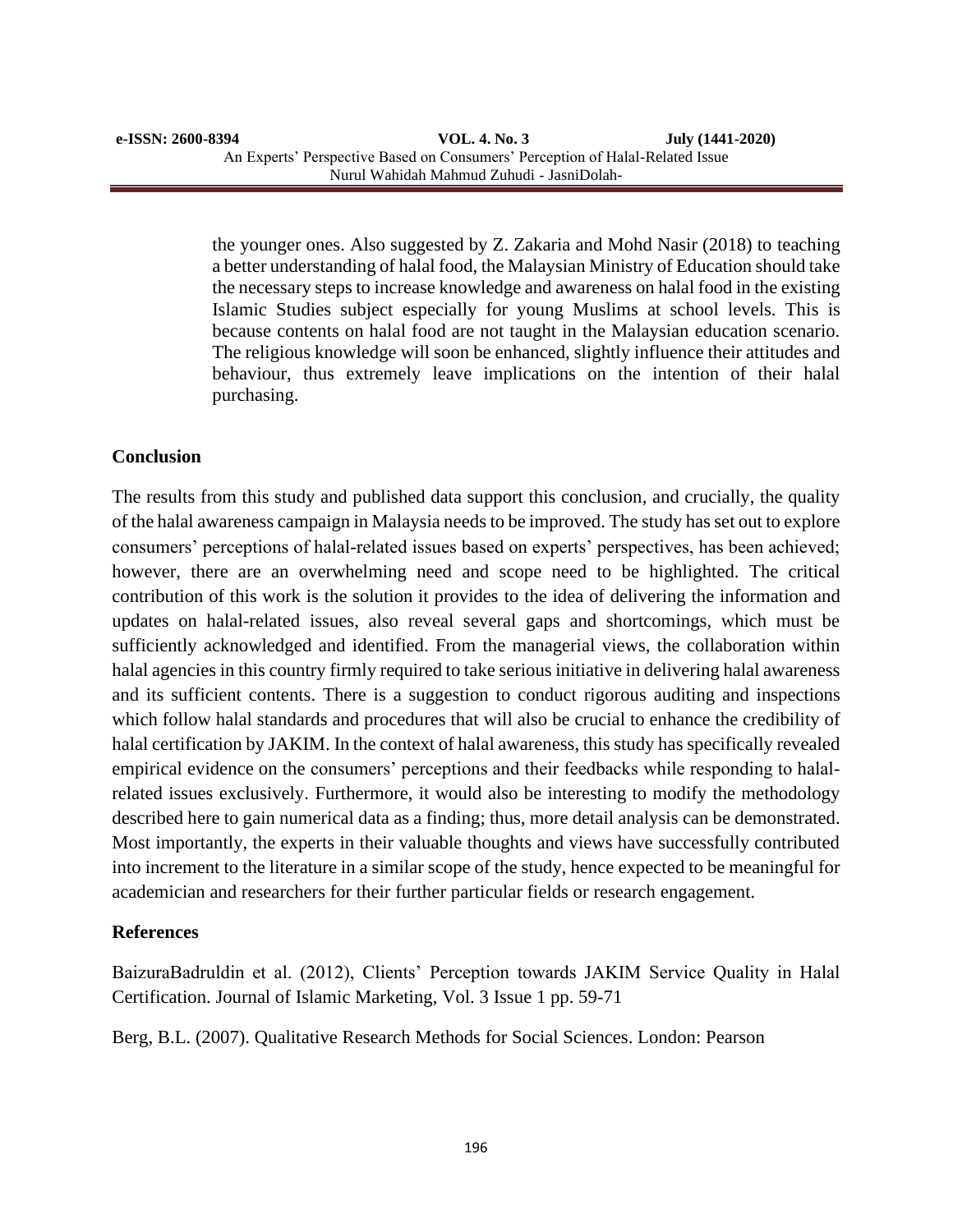**e-ISSN: 2600-8394 VOL. 4. No. 3 July (1441-2020)**  An Experts' Perspective Based on Consumers' Perception of Halal-Related Issue Nurul Wahidah Mahmud Zuhudi - JasniDolah-

BorzooeiM, AsgariM.Halal branding and purchase intention: A brand personality appeal

perspective. International Journal of Business and Management Invention, 2013, 2(8): 23-27

Che Ahmad, M., S (2012). Satu Logo HapusKeraguan. Utusan Malaysia Online. [http://e](http://e-muamalat.gov.my/akhbarmajalah/satu-logo-halal-hapus-keraguan)[muamalat.gov.my/akhbarmajalah/satu-logo-halal-hapus-keraguan.](http://e-muamalat.gov.my/akhbarmajalah/satu-logo-halal-hapus-keraguan)

Creswell, W. (2008), Research Design: Quantitative, Qualitative and Mixed Methods Approach. 2<sup>nd</sup> Edition SAGE Publications, Inc

D.H. Diana Ag. Damit et al. (2017), Challenges and Issues Consumer face in Consuming Halal Product. International Journal of Academic Research in Business and Social Sciences, Vol.7, No. 11. 2222-6990

[http://www.utusan.com.my/utusan/info.asp?y=2007&dt=1122&sec=Jenayah&pg=je\\_02.htm](http://www.utusan.com.my/utusan/info.asp?y=2007&dt=1122&sec=Jenayah&pg=je_02.htm)

Jusmaliani and H.Nasution (2009), Religiosity Aspect in Consumer Behavior: Determinants of Halal Meat Consumption, ASEAN Marketing Journal December 2009 – Vol.I – No.

JabatanKemajuan Islam Malaysia.Launching of the halal awareness campaign, 2012

Kvale, S. (1996). Interviews: An Introduction to Qualitative Research Interviewing. Thousand Oaks, CA: Sage

Nazlida Muhamad, VaiShiem Leong, Normalisa Md Isa, "Does the country of origin of a halal logo matter? The case packaged food purchases.", Review of International Business and Strategy,

Patton, M. Q. (2002). Qualitative Research and Evaluation Methods (3<sup>rd</sup> ed) Thousand Oaks, CA: Sage

SS Saabar, SB Ibrahim. The Knowledge of halal and Advertising Influence on Young Muslims Awareness. In Proceedings of the International Economics Development andResearch, 2014, 73, pp. 36.

Shafie, S. and M.N. Othman (2006), Halal Certification: Issues and Challenges. International Marketing and Service.

Shafiq, A, Haque, A.K.M. and Omar, A. (2015), Multiple halal logos and Malays' beliefs: a case of mixed signals. International Food Research Journal 22(4): 1727-1735 (2015)